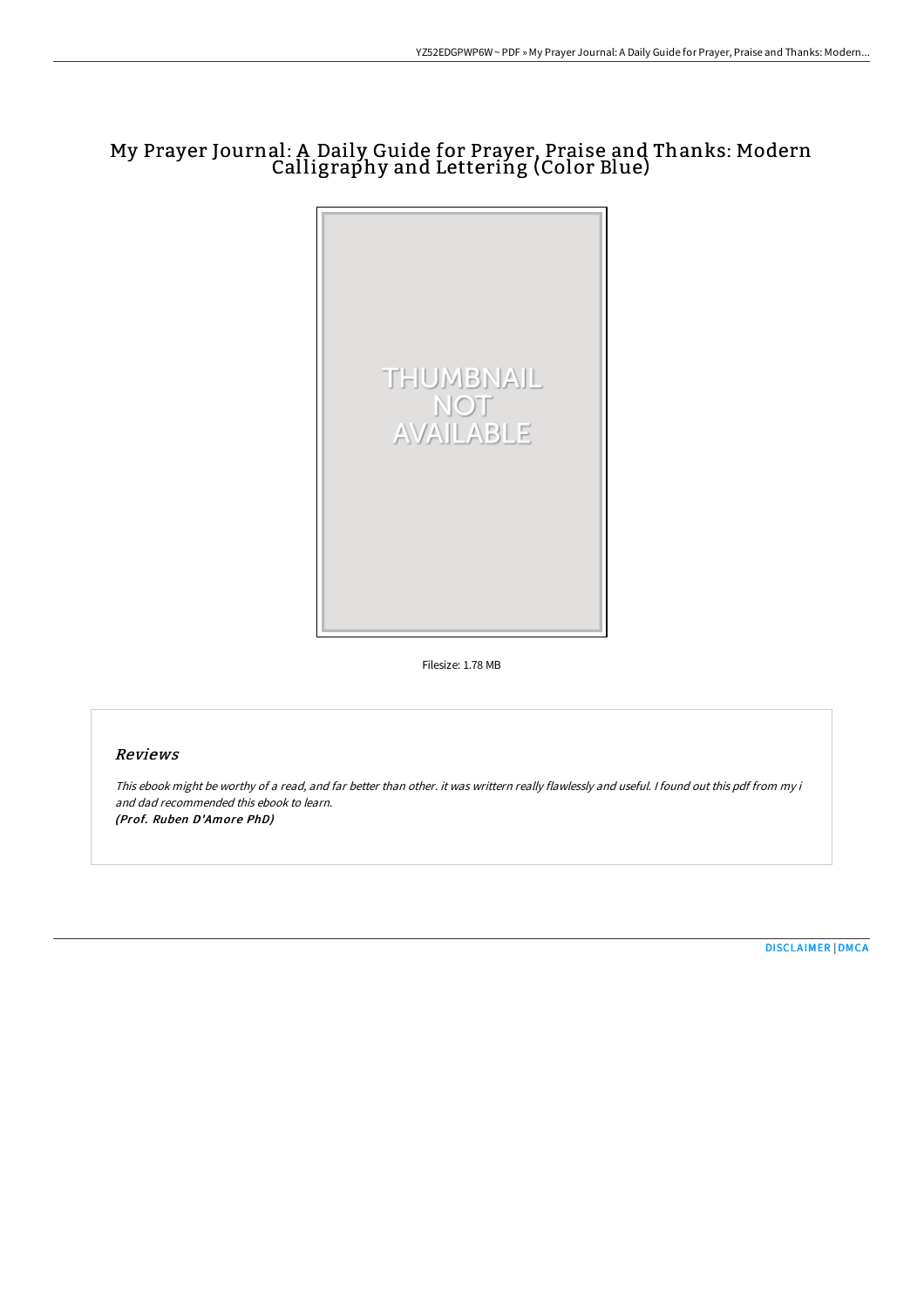### MY PRAYER JOURNAL: A DAILY GUIDE FOR PRAYER, PRAISE AND THANKS: MODERN CALLIGRAPHY AND LETTERING (COLOR BLUE)



Createspace Independent Publishing Platform, 2017. PAP. Condition: New. New Book.Shipped from US within 10 to 14 business days.THIS BOOK IS PRINTED ON DEMAND. Established seller since 2000.

Read My Prayer Journal: A Daily Guide for Prayer, Praise and Thanks: Modern [Calligraphy](http://albedo.media/my-prayer-journal-a-daily-guide-for-prayer-prais-15.html) and Lettering (Color Blue) Online

Download PDF My Prayer Journal: A Daily Guide for Prayer, Praise and Thanks: Modern [Calligraphy](http://albedo.media/my-prayer-journal-a-daily-guide-for-prayer-prais-15.html) and Lettering (Color Blue)